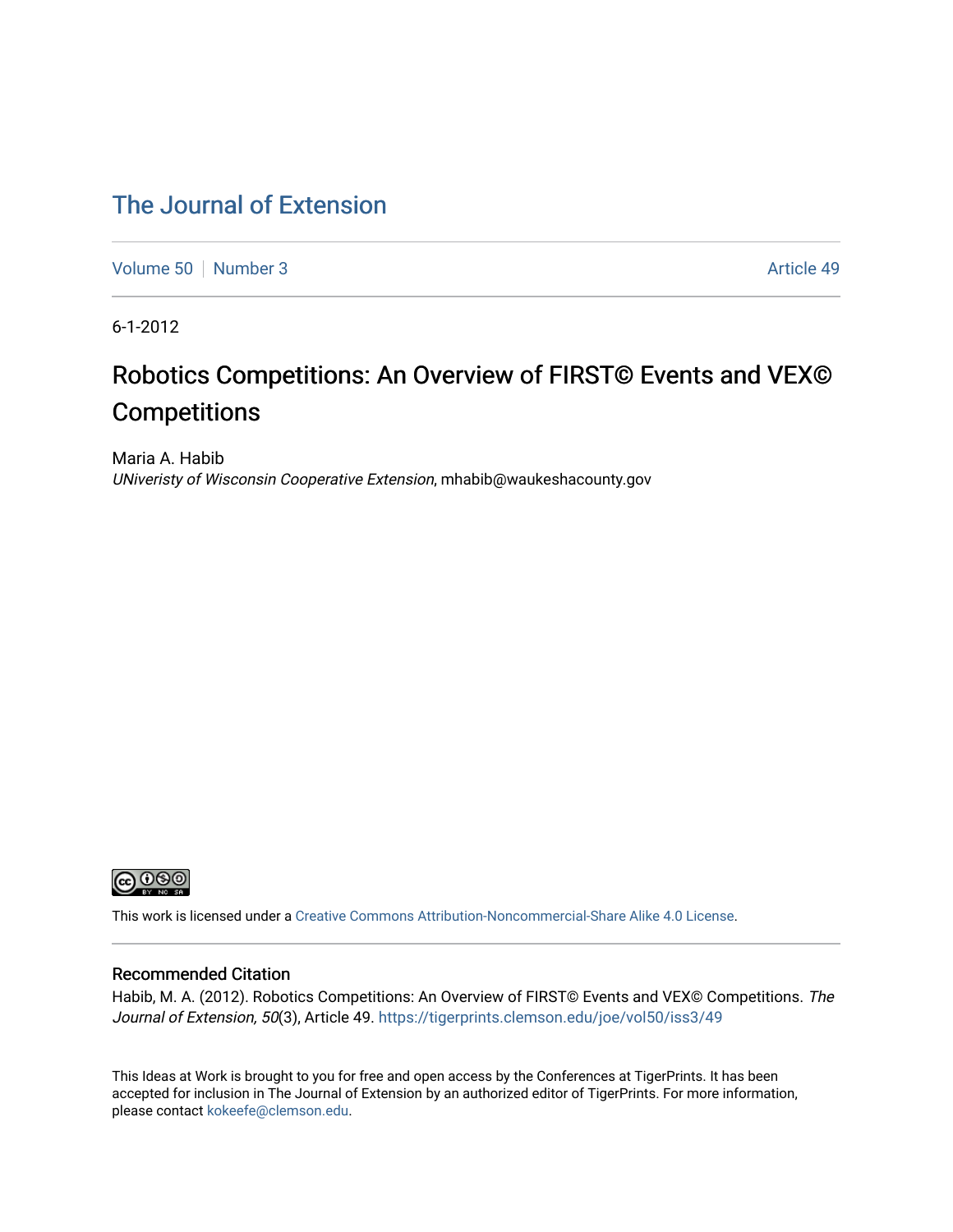

#### **June 2012 Volume 50 Number 3 Article Number 3IAW3**

[Return to Current Issue](http://www.joe.org/joe/2012june/)

## **Robotics Competitions: An Overview of FIRST© Events and VEX© Competitions**

**Maria A. Habib** 4-H Youth Development Educator/Assistant Professor University of Wisconsin, Cooperative Extension Waukesha, Wisconsin [mhabib@waukeshacounty.gov](mailto:mhabib@waukeshacounty.gov)

*Abstract: Robotics competitions generate excitement and raise the profile of a robotics program. This article provides an overview of robotics competitions, concentrating on those sponsored by FIRST (For Inspiration and Recognition of Science and Technology) and RECF (Robotics Education and Competition Foundation). FIRST® LEGO® League and VEX® robotics competitions are the most well-known robotics competitions that these organizations sponsor. Equipment, costs, timelines, and funding are presented.*

### **4-H and Robotics**

4-H National Headquarters promotes robotics nation-wide as a way to engage youth in Science, which is one of their current mission mandates. A new 4-H robotics curriculum has been recently released, grants are offered for youth to participate in FIRST® (For Inspiration and Recognition of Science and Technology) competitions, and in 2009 a robotics challenge was added to the National 4-H Engineering Challenge <[http://www.four](http://www.four-h.purdue.edu/naengr/naengr.html)[h.purdue.edu/naengr/naengr.html](http://www.four-h.purdue.edu/naengr/naengr.html)>.

## **Choosing to Compete**

Costs and competition-specific equipment can dictate whether or not youth participate in a competition. For competitions sponsored by FIRST®, participation costs are considerable, and some equipment changes yearly. Details of costs presented later in this article are correct at time of preparation.

Skills enhanced through participating in competitions include teamwork and learning to problem solve under stressful conditions. Some youth thrive in a competitive environment, while others prefer the more relaxed atmosphere of informal robotics classes. Studies on the origin of science self-efficacy in middle school youth found that mastery experience had the most significant correlation with the four sources of self-efficacy identified by Bandura (1994) and was a strong predicator of achievement (Britner & Pajares, 2006; Usher & Pajares, 2005; Zimmerman, Bandura, & Martinez-Pons, 1992). Successes such as tournament achievements develop belief in one's own efficacy, while failures corrode it.

Robotics competitions are exciting and newsworthy, and raise the profile of robotics programs. University scholarships are available to students who compete. Competitions validate student learning, and competition scores can serve as "external evaluation" of a robotics program's strength.

#### **Choosing a Robotics Platform for Competitions**

Habib (2012) provides an overview of LEGO® Mindstorms® Education NXT and VEX® Robotics Design System, which are the two most widely used robotics platforms (or robot kits). LEGO® provides different robotics sets for elementary through middle school youth, while the VEX® Robotics Design System caters to youth in elementary school through college. (The starter bundle has additions that make it increasingly sophisticated.) These robotics platforms are used by two separate organizations that hold robotics competitions nationally and internationally. (1) FIRST® organizes four robotics events for youth from elementary school through high school and uses LEGO® Education platforms for three of the four. (2) Innovation First, Inc., which produces the VEX® Robotics Design System, commissioned RECF (Robotics Education and Competition Foundation) to run VEX® robotics competitions.

#### **FIRST® Competitions**

FIRST® organizes the following four events:

- 1. Junior FIRST® LEGO® League (Jr. FLL), a non-competition-based robotics event for youth 6-9 years old
- 2. FIRST® LEGO® League (FLL), a competition-based robotics event for youth 9-14 years old
- 3. FIRST® Tech Challenge (FTC), a competition-based robotics event for youth 14-18 years old
- 4. FIRST® Robotics Competition (FRC), a competition-based robotics event for youth 14-18 years old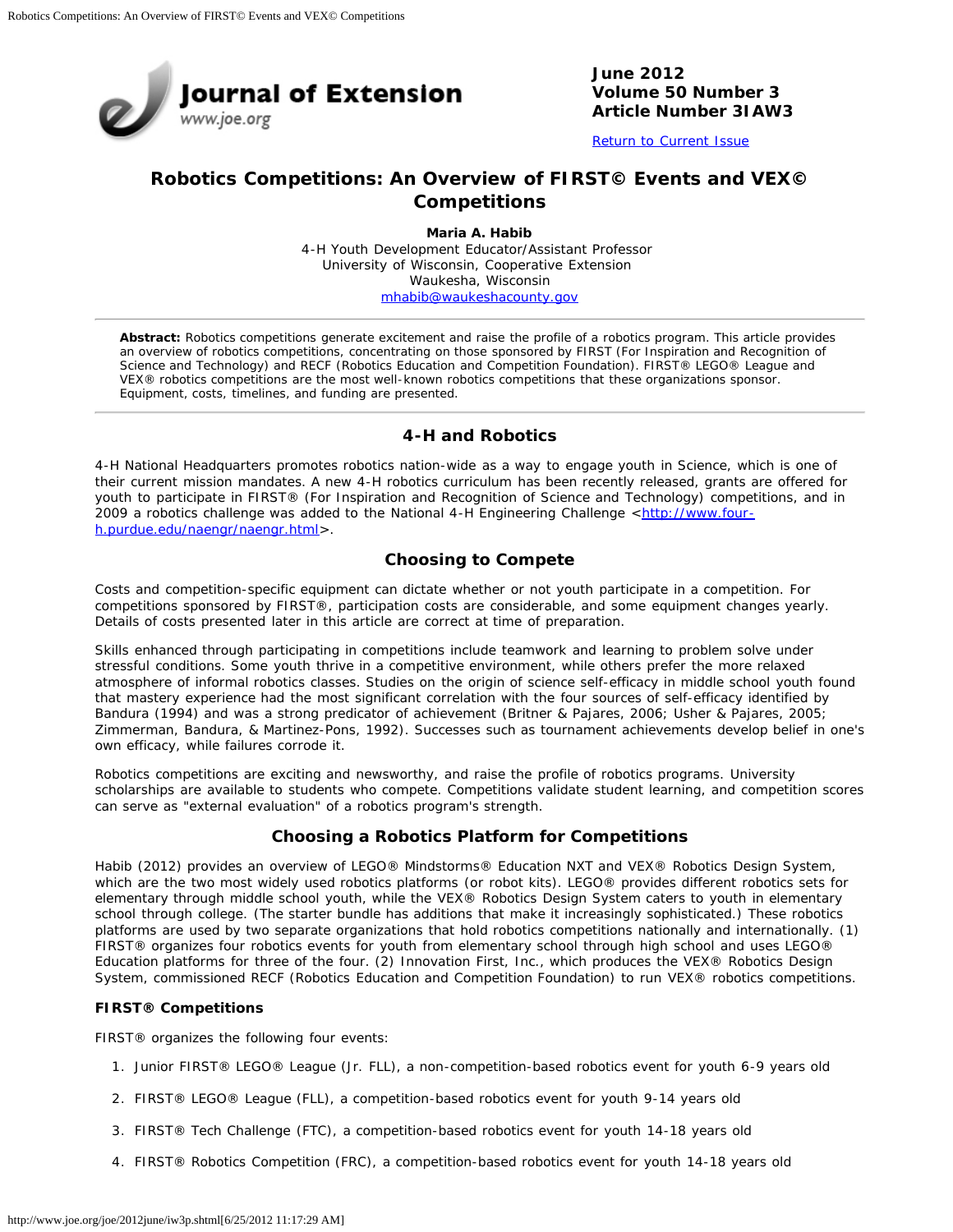At Jr. FLL, youth celebrate and share what they learned during the robotics season. Youth in Jr. FLL choose either of the following platforms:

- WeDo robotics set
- Jr. FLL base kit (List of components: [<http://www.usfirst.org/roboticsprograms/jfll/content.aspx?id=13142](http://www.usfirst.org/roboticsprograms/jfll/content.aspx?id=13142)>)

The WeDo set allows users to build 12 models around four themes (Amazing Mechanisms, Wild Animals, Play Soccer, and Adventure Stories). Figure 1 presents the models that can be built using the instructions in WeDo kits. The kit has a motor, a tilt sensor, and a motion sensor. Models are programmable using an icon-based drag and drop program (a simplified version of NXT-G software used to program the LEGO® Mindstorms® Education NXT). Models must be connected to the computer to execute the program, however, and both the models and the program have limited versatility.

> **Figure 1.** The Models Built Using Instructions in WeDo Kits



The FLL competition is based on the yearly Challenge, which addresses current world issues. Under the guidance of a team coach and mentors, youth spend 8 weeks researching and solving a problem based on the Challenge theme. They present their research and solutions at regional tournaments. They also build an autonomous robot and program it to solve missions that are part of the robot game component of the Challenge. For example, one mission of the 2008 Climate Connection Challenge required the robot to construct a levee with blocks. Figure 2 shows a FLL team during technical judging. FLL teams that qualify in regional tournaments move on to compete at the State level. There are also National and International level tournaments. The FLL timeline follows in Table 1.

> **Figure 2.** A FLL Team during Technical Judging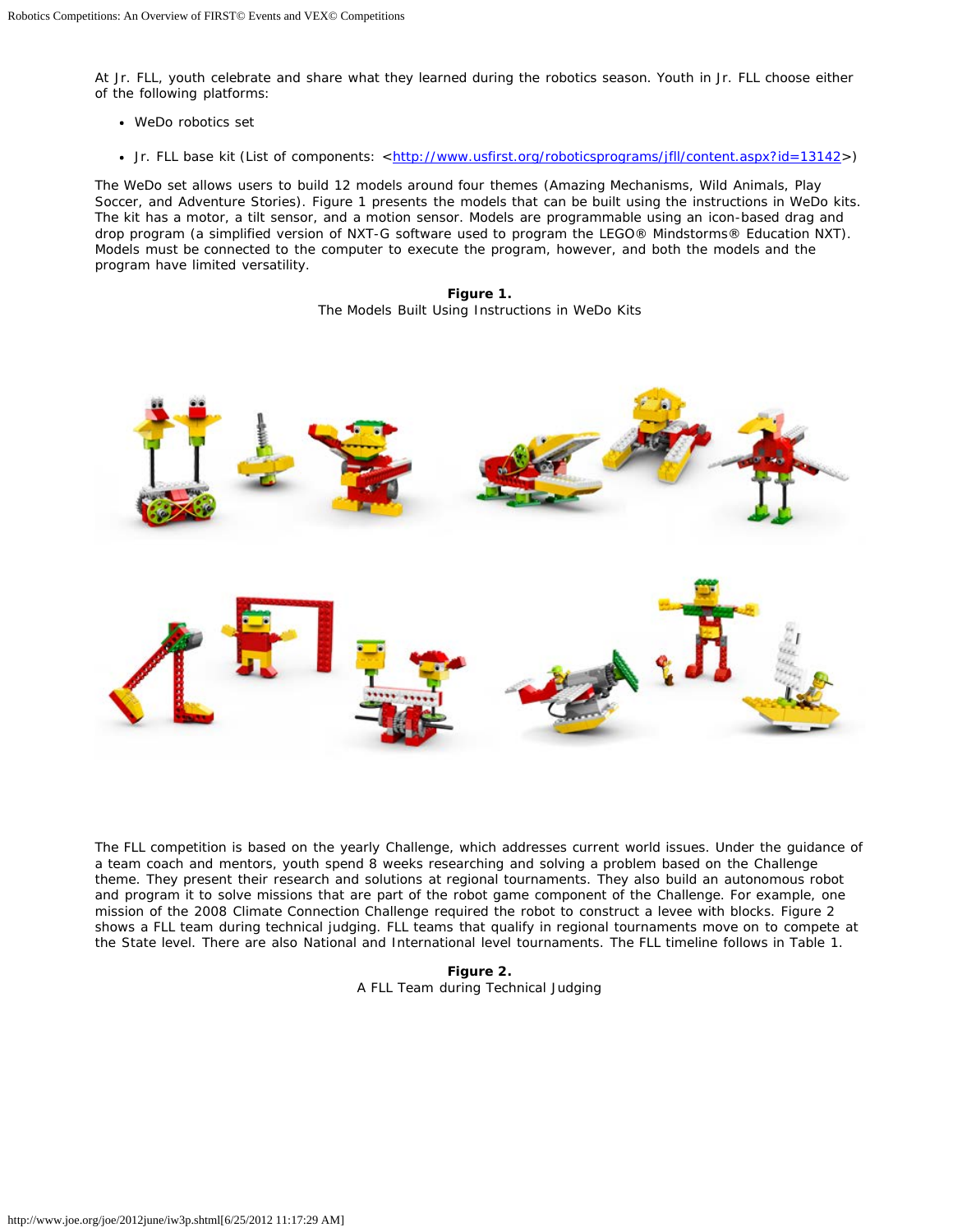

**Table 1.** The FLL Timeline<sup>1</sup>

| Month                                                                 | Activity                         |  |  |
|-----------------------------------------------------------------------|----------------------------------|--|--|
| May - September                                                       | Team registration on FLL website |  |  |
| August - Mid-September                                                | FLL kits begin shipping          |  |  |
| Early-September                                                       | Challenge announced              |  |  |
| September - November                                                  | FLL season                       |  |  |
| Mid-October                                                           | Regional tournament registration |  |  |
| November - December                                                   | Regional and State tournaments   |  |  |
| <sup>1</sup> Adapted from the USFIRST website http://www.usfirst.org/ |                                  |  |  |

FTC was introduced as a less intensive and less expensive alternative to FRC for high school students. While the robot's microcontroller is the NXT intelligent brick (i.e., the same as in the LEGO® Mindstorms® Education NXT set), the robot elements are *TETRIX™ parts. Thus, an FLL team can supplement their LEGO® Education kit with TETRIXTM* elements to participate in FTC.

FRC is the most expensive and intensive robotics event. One participant described its intensity as the "hardest fun you will ever have." FRC teams fabricate their own robots; therefore, access to a machine shop is necessary. VEX®, FTC, and FRC competitions are game-based rather than mission or project-based; robots are built and programmed to perform a task against competitors.

Only FRC requires teams to buy an expensive kit of parts every year. All the others, including VEX®, re-use the same robot kit and only issue a new playing field every year.

Table 2 summarizes all FIRST events.

| Table 2.                                                               |  |  |  |  |
|------------------------------------------------------------------------|--|--|--|--|
| Summary of Robotics Events Sponsored by FIRST®, With Approximate Costs |  |  |  |  |

|  |  | LEGO® Education/FIRST®                |                                                         |                                                      |                             |                                                 |
|--|--|---------------------------------------|---------------------------------------------------------|------------------------------------------------------|-----------------------------|-------------------------------------------------|
|  |  |                                       | Kit Cost in US \$                                       |                                                      | Event                       |                                                 |
|  |  | <b>Kit Name</b>                       | <b>LEGO®</b><br><b>Education online</b><br><b>Store</b> | <b>Through</b><br>registration with<br><b>FIRST®</b> | name<br>and<br>team<br>size | <b>Minimim</b><br>Competition<br>Cost (approx.) |
|  |  | WeDo robotics<br>construction $set +$ | \$184.9 <sup>1</sup>                                    | \$169.90 <sup>2</sup>                                |                             | Registration with<br>$FIRST@= $25$              |
|  |  | WeDo activity                         |                                                         |                                                      | Jr. FLL                     | Tri-fold poster                                 |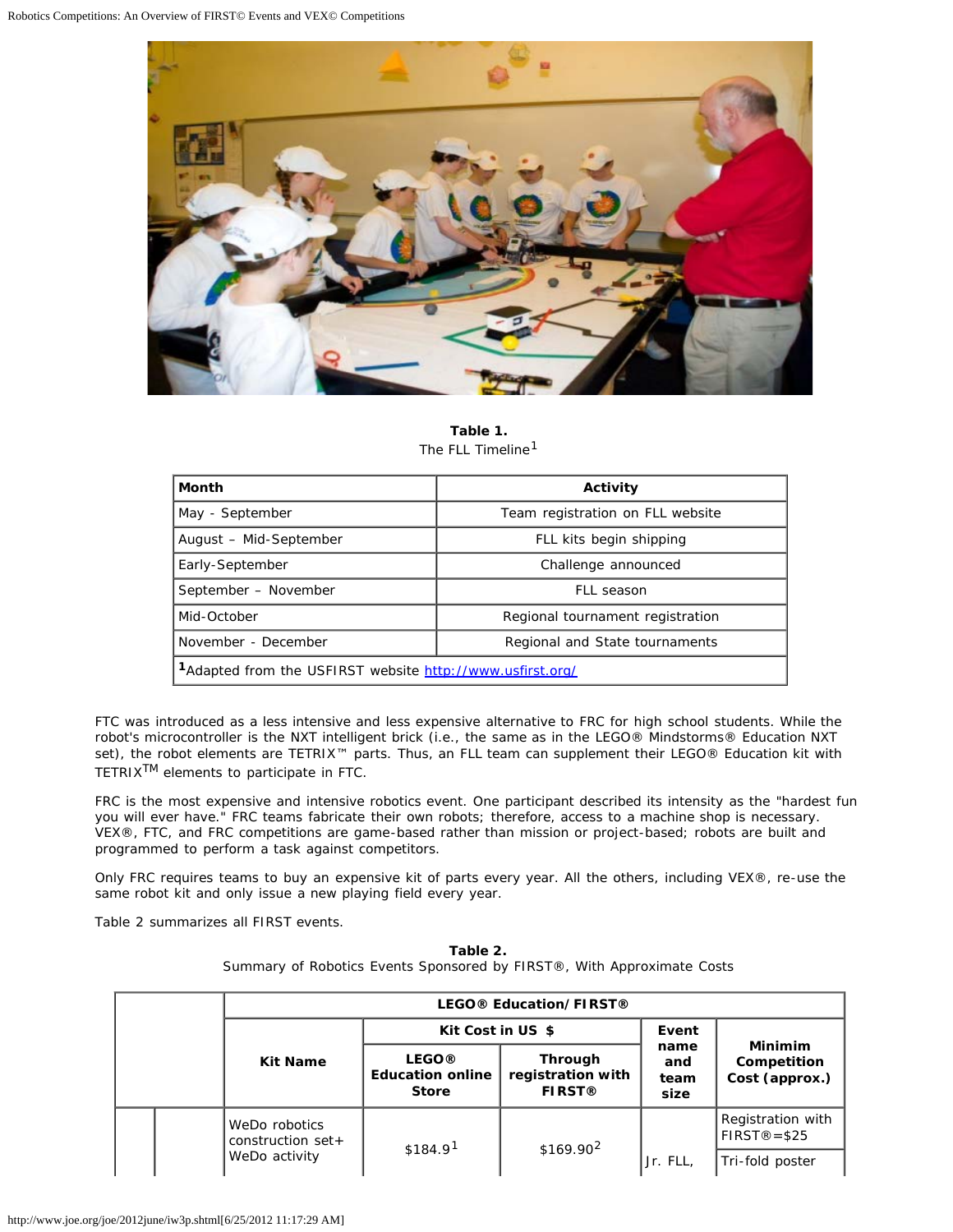|                                                                                                                                                                                                                                                                                                                                                                       | $6 - 9$<br>years   | pack+soft ware                                                                              |                                                                          |                                                                      | teams of                                                                   | board = $$10$                                             |
|-----------------------------------------------------------------------------------------------------------------------------------------------------------------------------------------------------------------------------------------------------------------------------------------------------------------------------------------------------------------------|--------------------|---------------------------------------------------------------------------------------------|--------------------------------------------------------------------------|----------------------------------------------------------------------|----------------------------------------------------------------------------|-----------------------------------------------------------|
| Age                                                                                                                                                                                                                                                                                                                                                                   |                    | Jr. FLL base kit <sup>3</sup>                                                               | Not available from<br><b>LEGO Education</b><br>store in a single<br>pack | \$139.95                                                             | $2 - 6$<br>youth                                                           | Event fees= $$25-$<br>50                                  |
|                                                                                                                                                                                                                                                                                                                                                                       | $9 - 14$<br>years  | LEGO <sup>®</sup> Mindstorms<br><b>Education NXT</b><br>base set + resource<br>kit+software | \$439.851                                                                | \$395.00 <sup>2</sup>                                                | FLL,<br>teams<br>of $2-10$<br>youth                                        | Registration with<br>$FIRST@= $200$                       |
|                                                                                                                                                                                                                                                                                                                                                                       |                    |                                                                                             |                                                                          |                                                                      |                                                                            | Field set up<br>$kit = $65$                               |
|                                                                                                                                                                                                                                                                                                                                                                       |                    |                                                                                             |                                                                          |                                                                      |                                                                            | Regional<br>tournament<br>registration <sup>4</sup> =\$80 |
|                                                                                                                                                                                                                                                                                                                                                                       | $14 - 18$<br>years | Official FTC kit <sup>4</sup>                                                               | $Kit = $897.95$<br>RobotC software<br>$= $79.951$                        | \$749.00 <sup>5</sup>                                                | FTC,<br>teams<br>of 2-10<br>youth                                          | Program<br>registration=\$275                             |
|                                                                                                                                                                                                                                                                                                                                                                       |                    |                                                                                             |                                                                          |                                                                      |                                                                            | Event registration<br>$fee = $0 - $300$                   |
|                                                                                                                                                                                                                                                                                                                                                                       |                    |                                                                                             |                                                                          |                                                                      |                                                                            | Travel costs=\$0-<br>\$500                                |
|                                                                                                                                                                                                                                                                                                                                                                       |                    | Official FRC kit <sup>5</sup>                                                               | Not available from<br>LEGO <sup>®</sup> Education<br>store               | \$6500 for rookie<br>teams, \$5000 for<br>veteran teams <sup>6</sup> | FRC, 15-<br>$25 +$<br>youth<br>(there is<br>no<br>maximum<br>team<br>size) | Team registration<br>$= $5000 - $6500$                    |
|                                                                                                                                                                                                                                                                                                                                                                       |                    |                                                                                             |                                                                          |                                                                      |                                                                            | Arena/Practice<br>$Field = $500 -$<br>$$1000^7$           |
|                                                                                                                                                                                                                                                                                                                                                                       |                    |                                                                                             |                                                                          |                                                                      |                                                                            | Travel<br>$costs = $500$                                  |
|                                                                                                                                                                                                                                                                                                                                                                       |                    |                                                                                             |                                                                          |                                                                      |                                                                            | Additional parts &<br>shop materials<br>\$1500            |
|                                                                                                                                                                                                                                                                                                                                                                       |                    |                                                                                             |                                                                          |                                                                      |                                                                            | Robot cart &<br>shipping crate $=$<br>\$300               |
|                                                                                                                                                                                                                                                                                                                                                                       | $18+$<br>(College) | None available                                                                              | N/A                                                                      |                                                                      | None<br>available                                                          |                                                           |
| <sup>1</sup> Software does not come with site licence<br><sup>2</sup> Price includes team site licence for software.<br><sup>3</sup> Includes LEGO® Technology set, motors etc. Complete list of components at<br>http://www.usfirst.org/roboticsprograms/jfll/content.aspx?id=13142<br>$4.1 - 0.00$ $1.01$ $1.01$ $1.01$ $1.01$ $1.01$<br>$\cdots$ $\cdots$ $\cdots$ |                    |                                                                                             |                                                                          |                                                                      |                                                                            |                                                           |

- 4 LEGO® Mindstorm Education NXT base set with TETRIX®
- 5 Includes LabView software not avialble from LEGO® Education store
- <sup>6</sup> Kit of parts not available separate from team registraion
- <sup>7</sup> Varies. Teams have to build their own duplicate of the arena

#### **VEX® Competitions**

VEX® robotics competitions are open to both middle school youth and high school youth. Its platform is ideal for high school youth who wish to continue robotics upon entering a university. Participants may hold competitions either in the classroom or at multi-team events. Age divisions vary by region; thus, local entry rules account for different programming needs. VEX® competitions are *vastly* cheaper to participate in (for exact cost comparisons see Tables 2 and 3), and they have the flexibility to be held at any time of the year. Youth can participate in multiple regional competitions, building on experience to improve their skills. Figure 3 shows a VEX® robot manipulating game elements.

#### **Figure 3.**

A VEX® Robot Manipulating Game Elements During a Competition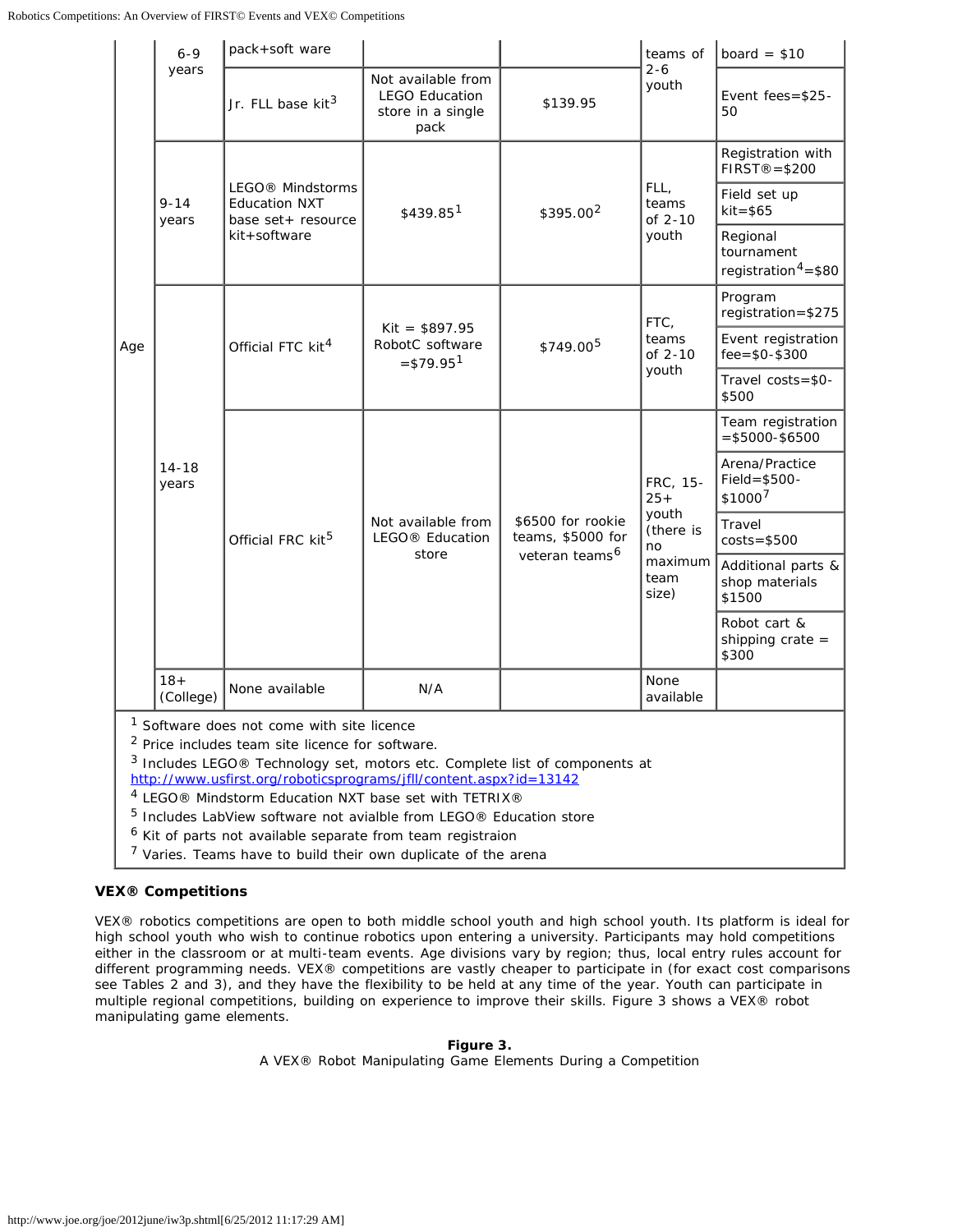

The VEX® robotics platform is the chosen platform at the National 4-H Robotics Challenge. It is more sophisticated than LEGO® Mindstorms Education NXT, thus necessitating engineers and/or physicists to serve as mentors. Table 3 presents a summary of VEX® robotics design system kits and associated competitions. PIC microcontroller prices are quoted as opposed to the more powerful (and higher priced) Cortex microcontroller.

#### **Table 3.**

Summary of Robotics Events Sponsored by RECF (Robotics Education and Competition Foundation) - VEX® Robotics Competitions, with Approximate Costs

|     |                    | <b>VEX® Robotics Design System</b>                                 |                                                                                                      |                                                                |                                                                                                          |
|-----|--------------------|--------------------------------------------------------------------|------------------------------------------------------------------------------------------------------|----------------------------------------------------------------|----------------------------------------------------------------------------------------------------------|
|     |                    | <b>Kit Name</b>                                                    | Kit Cost in US \$ from<br><b>VEX online Store</b>                                                    | Event name<br>and team<br>size                                 | <b>Minimim Competition Cost</b><br>(approx.)                                                             |
|     | $6 - 10$<br>years  | As below                                                           | As below                                                                                             | None available                                                 | Not applicable                                                                                           |
| Age | $11 - 18$<br>years | VEX protobot<br>starter kit                                        | with radio control $=$<br>\$299.99                                                                   |                                                                | Registration with RECF= $$75 +$<br>\$25 for each additional team<br>from the same organization           |
|     |                    |                                                                    | with autonomous control<br>$=$ \$319.99 (without<br>programming hardware &<br>software) <sup>1</sup> |                                                                |                                                                                                          |
|     |                    |                                                                    | with dual control $=$<br>\$419.99 (without<br>programming hardware &<br>software) <sup>1</sup>       | <b>VEX Robotics</b><br>Competition<br>(Middle/High<br>Schools) | Competition kit (includes field<br>perimeter & game elements)<br>$=$ \$499.99 <sup>3</sup>               |
|     |                    | <b>VEX booster</b><br>kit (contains<br>mechanical<br>elements) $2$ | \$179.99                                                                                             |                                                                | Crystal Upgrade kit=\$49.99                                                                              |
|     |                    | <b>VEX Sensor</b><br>bundle <sup>2</sup>                           | \$99.99                                                                                              |                                                                | VEX prgramming hardware kit<br>$= $49.99$                                                                |
|     | $18+$<br>(College) | As above                                                           | As above                                                                                             | <b>VEX Robotics</b><br>Competition<br>(College)                | Registration with Innovation<br>$First = $75 + $25$ for each<br>additional team from the<br>same college |

<sup>1</sup> Choice of programming software available, for different prices. Programming hardware is \$49.99. Software options begin at \$74 (Easy C 2.0)

<sup>2</sup>To be used in addition to one of the protobot starter kits above

3 Varies from year to year, depending on game elements

#### **Funding**

Given the costs involved, corporate sponsorship may be necessary. Teams spend some of their off-season participating in fundraising drives. Innovation First® offers teams 50% of the profit when they sell HEXBUG Micro Robotic creatures. FIRST® offers teams participation in the FIRST Camp program that promotes FIRST® events